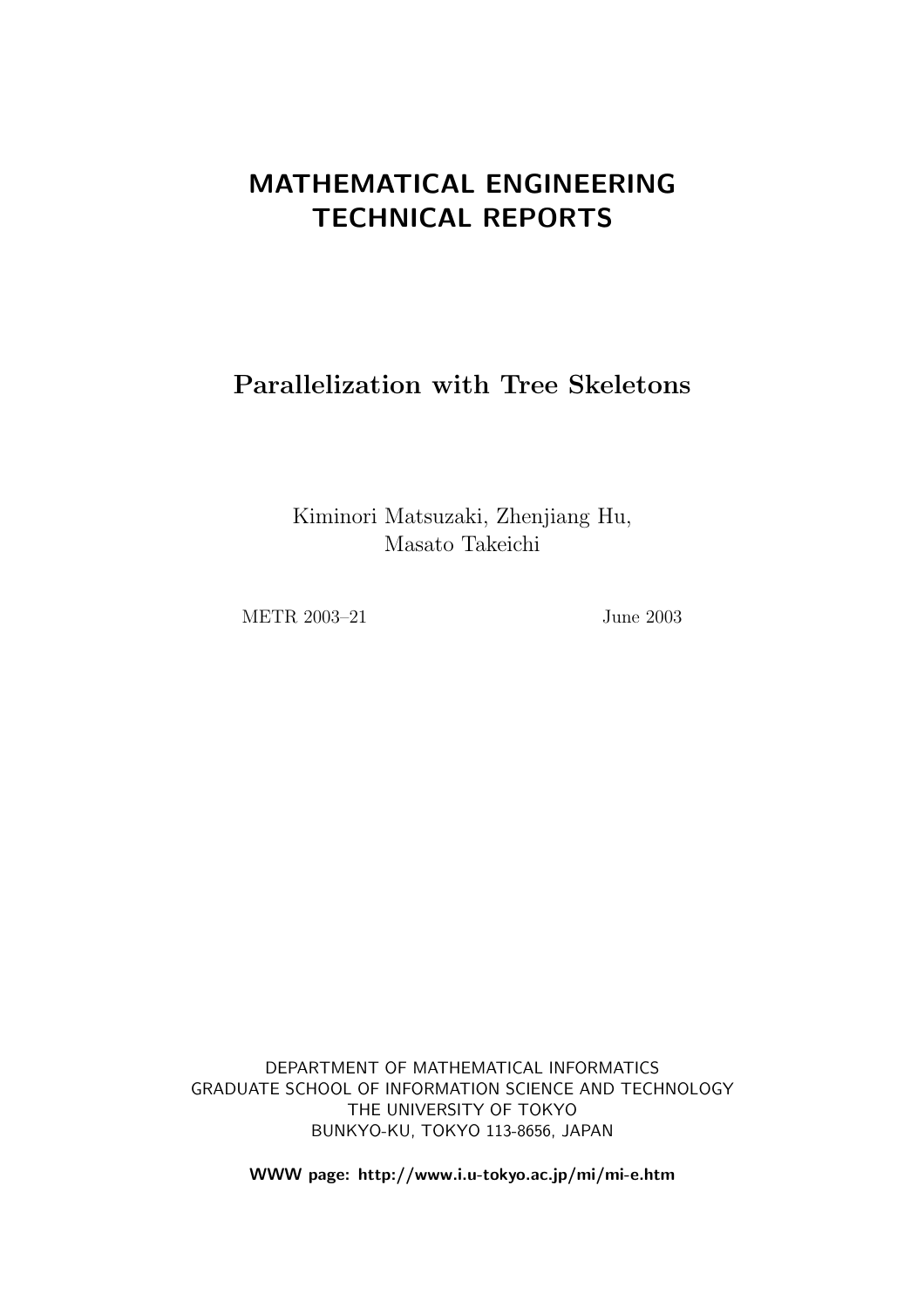The METR technical reports are published as a means to ensure timely dissemination of scholarly and technical work on a non-commercial basis. Copyright and all rights therein are maintained by the authors or by other copyright holders, notwithstanding that they have offered their works here electronically. It is understood that all persons copying this information will adhere to the terms and constraints invoked by each author's copyright. These works may not be reposted without the explicit permission of the copyright holder.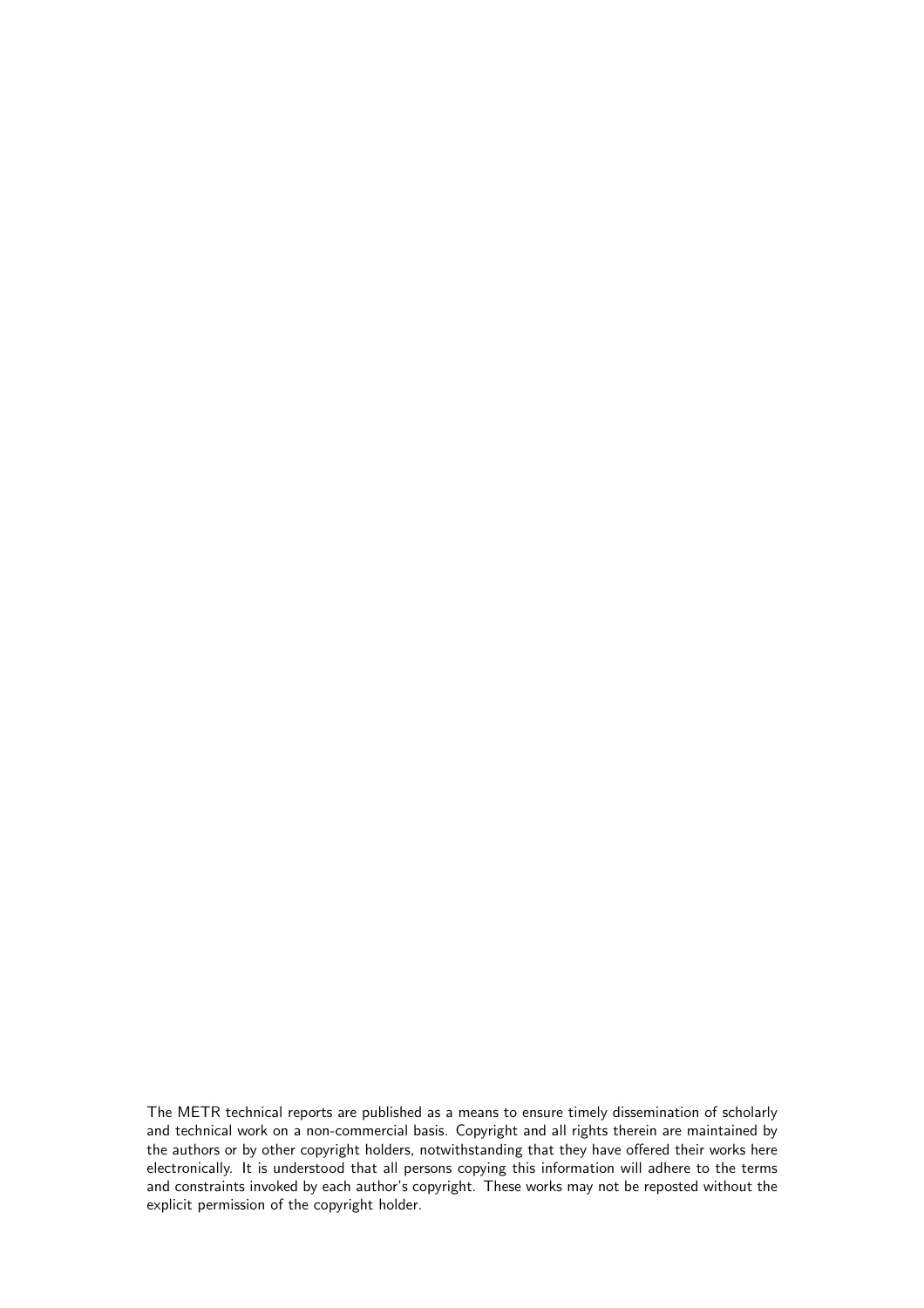# Parallelization with Tree Skeletons<sup>∗</sup>

Kiminori Matsuzaki<sup>1</sup>, Zhenjiang Hu<sup>1,2</sup>, Masato Takeichi<sup>1</sup>

<sup>1</sup> Graduate School of Information Science and Technology, University of Tokyo kmatsu@ipl.t.u-tokyo.ac.jp {hu,takeichi}@mist.i.u-tokyo.ac.jp <sup>2</sup> PRESTO21, Japan Science and Technology Corporation.

#### Abstract

Trees are useful data structures, but to design efficient parallel programs over trees is known to be more difficult than to do over lists. Although several important tree skeletons have been proposed to simplify parallel programming on trees, few studies have been reported on how to systematically use them in solving practical problems; it is neither clear how to make a good combination of skeletons to solve a given problem, nor obvious how to find suitable operators used in a single skeleton. In this paper, we report our first attempt to resolve these problems, proposing two important transformations, the tree diffusion transformation and the tree context preservation transformation. The tree diffusion transformation allows one to use familiar recursive definitions to develop his parallel programs, while the tree context preservation transformation shows how to derive associative operators that are required when using tree skeletons. We illustrate our approach by deriving an efficient parallel program for solving a nontrivial problem called the party planning problem, the tree version of the famous maximum-weight-sum problem.

Keywords: Parallel Skeletons, Tree Algorithms, Parallelization, Program Transformation, Algorithm Derivation.

# 1 Introduction

Trees are useful data types, widely used for representing hierarchical structures such as mathematical expressions or structured documents like XML. Due to irregularity (imbalance) of tree structures, developing efficient parallel programs manipulating trees is much more difficult than developing efficient parallel programs manipulating lists. Although several important tree skeletons have been proposed to simplify parallel programming on trees [4, 5, 12], few studies have been reported on how to systematically use them in solving practical problems.

Many researchers have devoted themselves to constructing systematic parallel programming methodology using *list* skeletons  $[1, 2, 6, 8]$ , but few have reported the methodology with *tree* skeletons. Unlike lists, trees do not have a linear structure, and hence the recursive functions over trees are not linear either (in the sense that there are more than one recursive calls in the definition body.) It is this nonlinearity that makes the parallel programming on trees complex and difficult.

In this paper, we aim at a systematic method for parallel programming using tree skeletons, by proposing two important transformations, the tree diffusion transformation and the tree context preservation transformation.

<sup>∗</sup>An Extended version of the paper presented at International Conference on Parallel and Distributed Computing (Euro-Par 2003).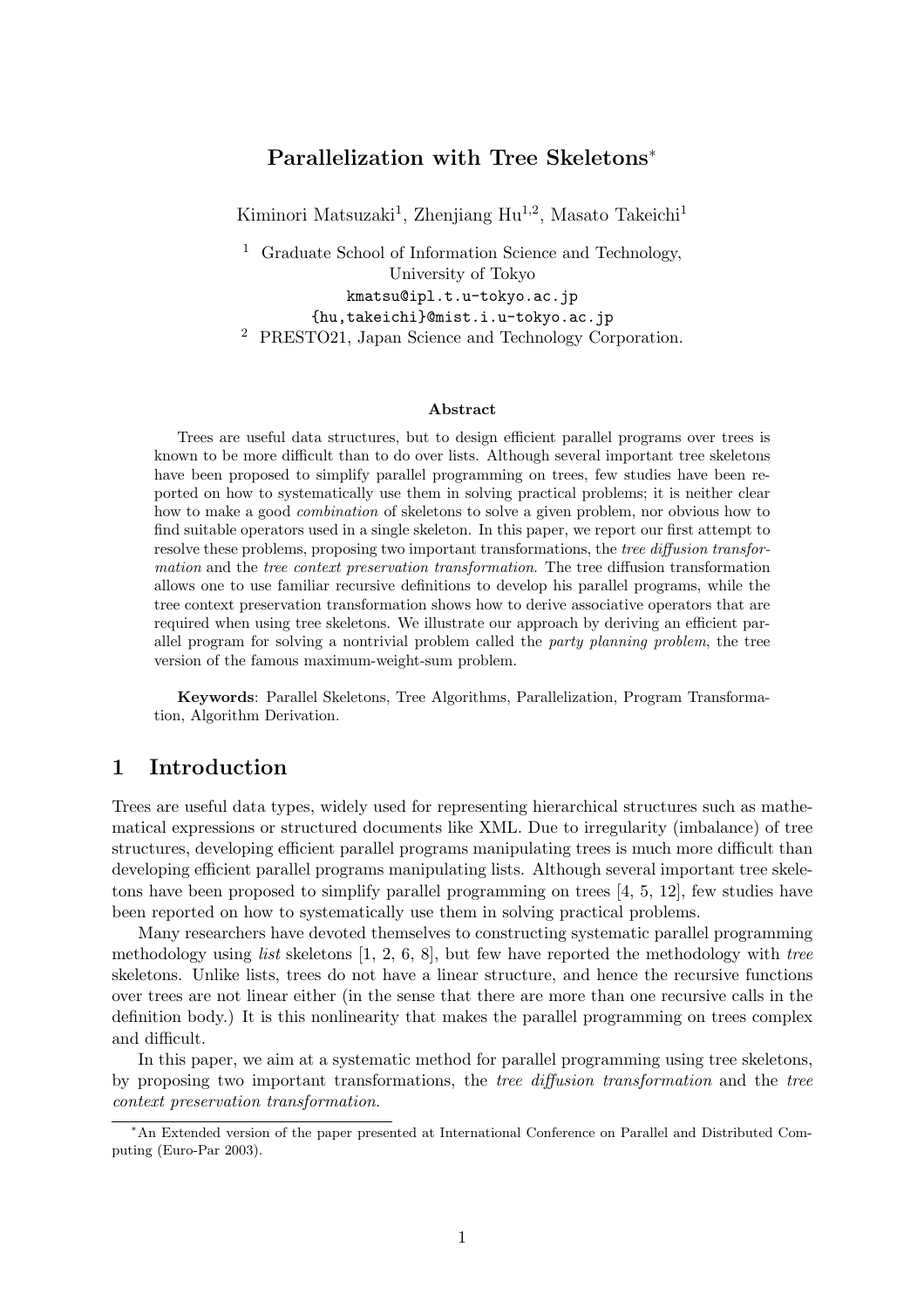- The tree diffusion transformation is an extension of the list version [8]. It shows how to decompose familiar recursive programs into equivalent parallel ones in terms of tree skeletons.
- The tree context preservation transformation is an extension of the list version [1]. It shows how to derive associative operators that are required when using tree skeletons.

In addition, to show the usefulness of these theorems, we demonstrate a derivation of an efficient parallel program for solving the party planning problem, using tree skeletons defined in Section 2. The party planning problem is an interesting tree version of the well-known maximum-weight-sum problem [2], which appeared as an exercise in [3].

Professor Stewart is consulting for the president of a corporation that is planning a company party. The company has a hierarchical tree structure; that is, the supervisor relation forms a tree rooted at the president. The personnel office has ranked each employee with a conviviality rating, which is a real number. In order to make the party fun for all attendees, the president does not want both an employee and his or her immediate supervisor to attend. The problem is to design an algorithm making the guest list, and the goal is to maximize the sum of the conviviality rating of the guest.

It is not easy to decide which tree skeletons to use and how to combine them properly so as to solve this problem. Moreover, skeletons impose restriction (such as associativity) on the functions and operations, and it is not straightforward to find such ones.

The rest of the paper is as follows. After reviewing the tree skeletons in Section 2, we explain our two parallelization transformations for trees: the diffusion transformation in Section 3, and the context preservation transformation in Section 4. We show the experimental results in Section 5, and give conclusion in Section 6.

### 2 Parallel Skeletons on Trees

To simplify our presentation, we consider binary trees in this paper. The primitive parallel skeletons on binary trees are map, zip, reduce, upwards accumulate and downwards accumulate [12, 13], and their formal definitions using the notation of the Haskell language [9] are described in Figure 1. We will use the Haskell notation for the rest of this paper.

The map skeleton map  $(f_L, f_N)$  applies function  $f_L$  to each leaf and function  $f_N$  to each internal node. The *zip* skeleton accepts two trees of the same shape and returns a tree whose nodes are pairs of corresponding two nodes of the original two trees. The reduce skeleton reduce  $(f_L, f_N)$  reduces a tree into a value by applying  $f_L$  to each leaf, and  $f_N$  to each internal node upwards. Similar to *reduce*, the upwards accumulate skeleton uAcc  $(f_L, f_N)$  applies  $f_L$  to each leaf and  $f_N$  to each internal node in a bottom-up manner, and returns a tree of the same shape as the original tree. The *downwards accumulate* skeleton  $dAcc \left(\oplus\right)$  ( $f_L, f_R$ ) c computes by propagating accumulation parameter c downwards, and the accumulation parameter is updated by  $\oplus$  and  $f_L$  when propagated to left child, or updated by  $\oplus$  and  $f_R$  when propagated to right child.

To guarantee the existence of efficient implementation for the parallel skeletons, we have requirement on the operators and functions used in the above skeletons.

**Definition 1 (Semi-Associative)** A binary operator  $\otimes$  is said to be *semi-associative* if there is an associative operator  $\oplus$  such that for any  $a, b, c, (a \otimes b) \otimes c = a \otimes (b \oplus c)$ .

**Definition 2 (Quasi-Associative)** A binary operator  $\oplus$  is said to be quasi-associative if there is a semi-associative operator  $\otimes$  and a function f such that for any  $a, b, a \oplus b = a \otimes f b$ .  $\Box$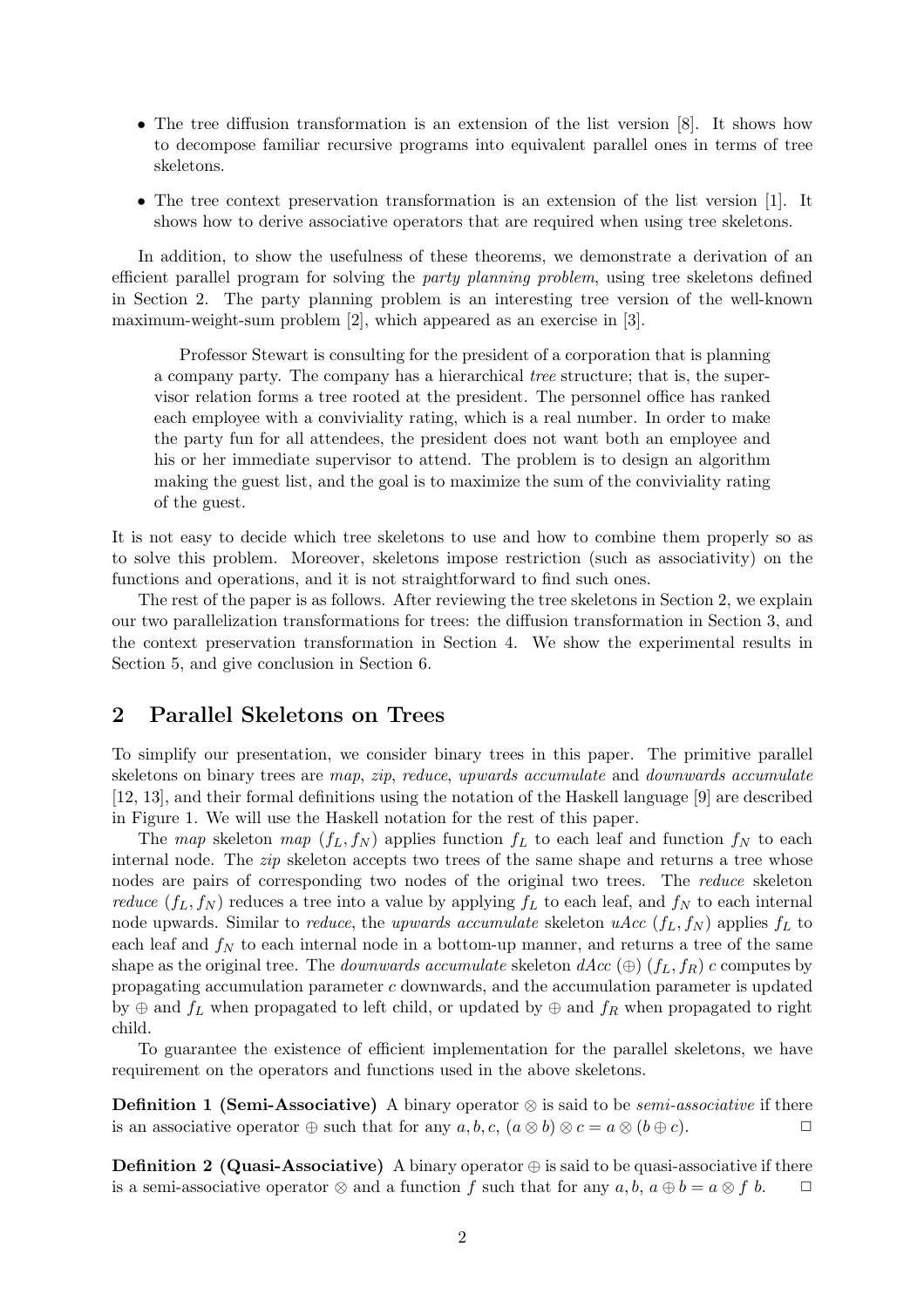data BTree  $\alpha \beta =$  Leaf  $\alpha$  $Node(BTree \alpha \beta) \beta (BTree \alpha \beta)$  $map :: (\alpha \rightarrow \gamma, \beta \rightarrow \delta) \rightarrow BTree \alpha \beta \rightarrow BTree \gamma \delta$  $map (f_L, f_N) (Leaf n)$  = Leaf  $(f_L n)$  $map (f_L, f_N) (Node l n r) = Node (map (f_L, f_N) l) (f_N n) (map (f_L, f_N) r)$  $zip :: BTree \alpha \beta \rightarrow BTree \gamma \delta \rightarrow BTree (\alpha, \gamma) (\beta, \delta)$  $zip (Leaf n) (Leaf n')$ )  $=$  Leaf  $(n, n')$  $zip (Node l n r) (Node l' n' r') = Node (zip l l') (n, n') (zip r r')$  $reduce :: (\alpha \rightarrow \gamma, \gamma \rightarrow \beta \rightarrow \gamma \rightarrow \gamma) \rightarrow BTree \ \alpha \ \beta \rightarrow \gamma$ reduce  $(f_L, f_N)$  (Leaf n) =  $f_L$  n reduce  $(f_L, f_N)$  (Node l n r) =  $f_N$  (reduce  $(f_L, f_N)$  l) n (reduce  $(f_L, f_N)$  r)  $uAcc :: (\alpha \rightarrow \gamma, \gamma \rightarrow \beta \rightarrow \gamma \rightarrow \gamma) \rightarrow BTree \alpha \beta \rightarrow BTree \gamma \gamma$  $uAcc (f_L, f_N) (Leaf n)$  = Leaf  $(f_L n)$  $uAcc (f_L, f_N) (Node l n r) = \text{let } l' = uAcc (f_L, f_N) l$  $r' = uAcc (f<sub>L</sub>, f<sub>N</sub>) r$ in Node  $l'$   $(f_N \; (root \; l') \; n \; (root \; r')) \; r'$  $dAcc :: (\gamma \rightarrow \gamma \rightarrow \gamma) \rightarrow (\beta \rightarrow \gamma, \beta \rightarrow \gamma) \rightarrow BTree \alpha \beta \rightarrow \gamma \rightarrow BTree \gamma \gamma$  $dAcc \(\oplus) (f_L, f_R) (Leaf \ n) c = Leaf \ c$ dAcc  $(\oplus)$   $(f_L, f_R)$  (Node l n r)  $c =$  Node (dAcc  $(\oplus)$   $(f_L, f_R)$  l  $(c \oplus f_L n)$ ) c  $(dAcc \oplus)$   $(f_L, f_R)$   $r$   $(c \oplus f_R n)$ 

Figure 1: Definitions of five primitive skeletons

**Definition 3 (Bi-Quasi-Associative)** A ternary operator  $f$  is said to be  $bi\text{-}quasi\text{-}associative$ if there is a semi-associative operator  $\otimes$  and two functions  $f'_{L}, f'_{R}$  such that for any  $l, n, r$ , f l n  $r = l \otimes f'_{L}$  n  $r = r \otimes f'_{R}$  n l. We can fix a bi-quasi-associative operator f by providing ⊗, ⊕ (associative operator for ⊗),  $f'_{L}$  and  $f'_{R}$ , therefore, we will write f with 4-tuple as  $f \equiv$  $[[\otimes, \oplus, f'_L, f'_L$  $\begin{bmatrix} \mathbf{r} \\ R \end{bmatrix}$ .

Based on the tree contraction technique [11], we require the  $f_N$  used in the *reduce* and upwards accumulate be bi-quasi-associative, and  $\oplus$  in *downwards accumulate* be associative. We omit the detailed description of the cost for each skeleton. Informally, if all the operators used in the skeletons use constant time, all skeletons can be implemented in at most  $O(\log N)$  parallel time with  $N$  processors, where  $N$  denotes the number of nodes in the tree.

Now, we will give an example to show how to write a parallel program in terms of skeletons. The parallel program accepts two trees of the same shape and makes a triple for each node. The triple consists of a node of the first tree and two immediate children of the second tree. Such function *gather\_ch* can be defined sequentially as follows.

$$
gather \textit{c.h } (Leaf\ n) \ (Leaf\ n') = Leaf\ (., n, .)
$$
\n
$$
gather \textit{c.h } (Node\ l\ n\ r) \ (Node\ l'\ n'\ r') =
$$
\n
$$
Node\ (gather \textit{c.h } l\ l') \ (root\ l', n, root\ r') \ (gather \textit{c.h } r\ r')
$$

In this function, the computation for each node needs the values of its immediate children in the second tree, and this can be computed with upwards accumulate. Therefore, we compute *gather ch* with three steps: we propagate each value in the second tree to its parent with upwards accumulate, then we zip up the trees with  $zip$ , and finally we rearrange the values with map.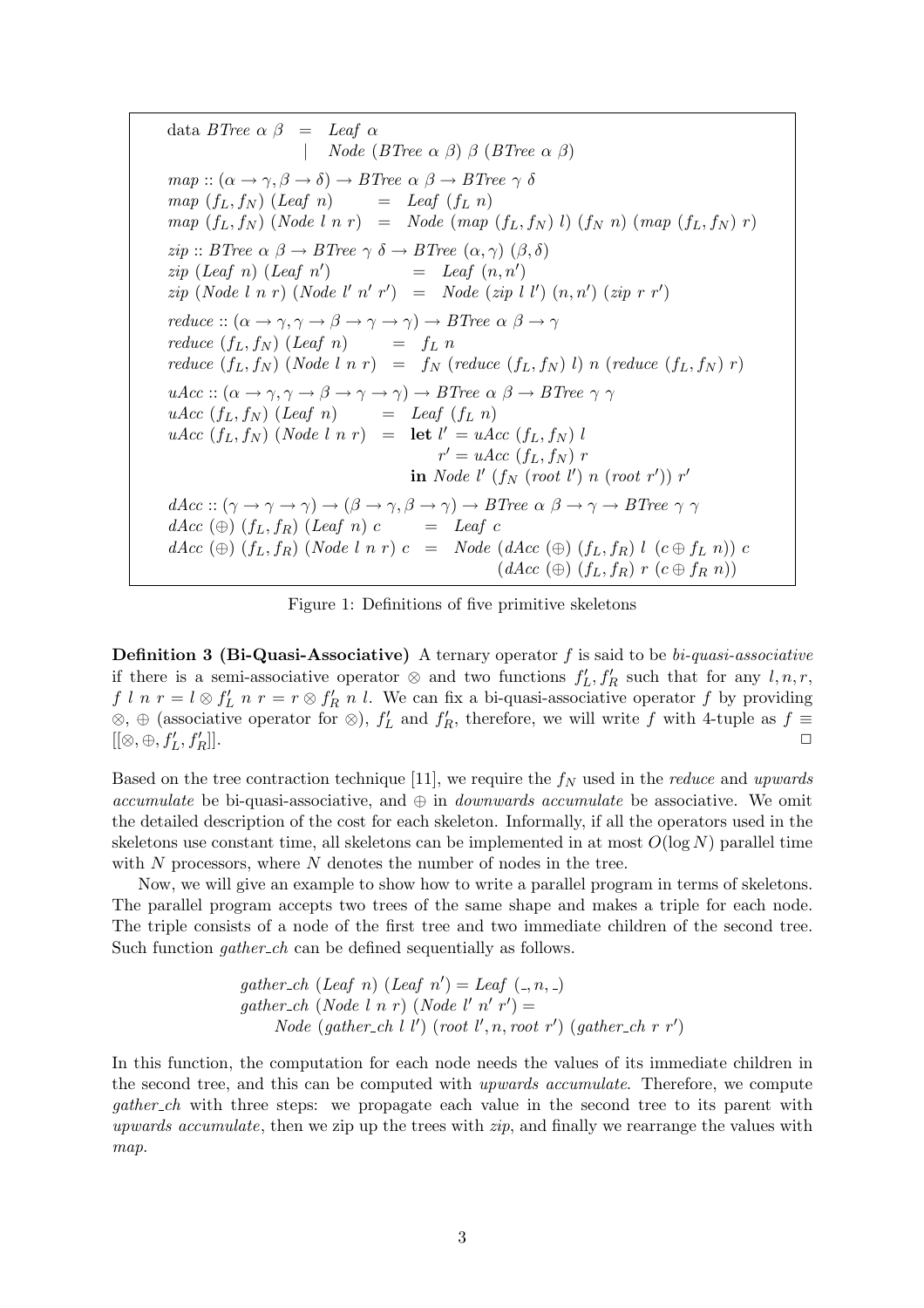gather ch xt yt = let  $zt = uAcc$  (pair<sub>L</sub>, pair<sub>N</sub>) yt in map (rearrange, rearrange) (zip xt zt) where  $pair_L$   $n = (0, n, 1)$ pair<sub>N</sub>  $(-,l, -) n (-,r, -) = (l, n, r)$ *rearrange*  $(n, (l', n', r')) = (l', n, r')$ 

Here, the function  $pair_{N}$  used in uAcc must be bi-quasi-associative, and we can show the biquasi-associativity of  $pair<sub>N</sub>$  as follows, by using the additional tags (None, Left, Right).

> $pair_N \equiv [[\oplus,\otimes,f^l,f^r]]$  $(-, n, ...) \oplus (Left, l', n', r') = (n, n', r')$  $(-, n, -) \oplus (Right, l', n', r') = (l', n', n)$  $(1, n, 1) \oplus (None, l', n', r') = (l', n', r')$  $(-, n, -) \otimes (Left, l', n', r') = (None, n, n', r')$  $(-, n, ...) \otimes (Right, l', n', r') = (None, l', n', n)$  $(0, n, \ldots) \otimes (None, l', n', r') = (None, l', n', r')$  $f^l$  n  $r = (Left, \ldots, n, r)$  $f^{r} n l = (Right, l, n, ...)$

# 3 Tree Diffusion Theorem

Hu et al. proposed the diffusion theorem (on lists) [8], with which one can directly derive efficient combinations of list skeletons from recursive programs. In this section, we start by formalizing a very general tree diffusion theorem, then discuss three practical cases, and finally derive a combination of skeletons for the party planning problem.

**Theorem 1 (Tree Diffusion)** Let  $f$  be defined in the following recursive way over binary trees:

$$
f (Leaf\ n) c = gL (n, c)
$$
  

$$
f (Node l n r) c = gN (f l (c \otimes hL n)) (n, c) (f r (c \otimes hR n))
$$

where  $g_N$  is a bi-quasi-associative operator, ⊗ an associative operator, and  $g_L, h_L, h_R$  userdefined functions. Then f can be equivalently defined in terms of the tree skeletons as follows.

$$
f \; xt \; c \quad = \quad \text{let} \; ct = dAcc \; (\otimes) \; (h_L, h_R) \; xt \; c
$$
\n
$$
\text{in} \; reduce \; (g_L, g_N) \; (zip \; xt \; ct)
$$

*Proof*: We prove that the newly defined  $f$  is equivalent to the original one by induction on the structure of xt.

• Base case:  $xt = Leaf$  n

$$
f (Leaf\ n) c
$$
\n
$$
= \begin{cases}\n\text{definition of diffused form } } \\ \text{let } ct = dAcc \ (\otimes) \ (h_L, h_R) \ (Leaf\ n) \ c \\
\text{in reduce } (g_L, g_N) \ (zip \ (Leaf\ n) \ ct) \\
\text{let } ct = leaf\ c \\
\text{int } reduce \ (g_L, g_N) \ (zip \ (Leaf\ n) \ ct) \\
\text{= } \{ \text{ substitution of } ct \} \\
reduce \ (g_L, g_N) \ (zip \ (Leaf\ n) \ (Leaf\ c)) \\
\text{= } \{ \text{ definition of } zip \} \\
reduce \ (g_L, g_N) \ (Leaf \ (n, c)) \\
\text{= } \{ \text{ definition of } reduce \} \\
g_L \ (n, c)\n\end{cases}
$$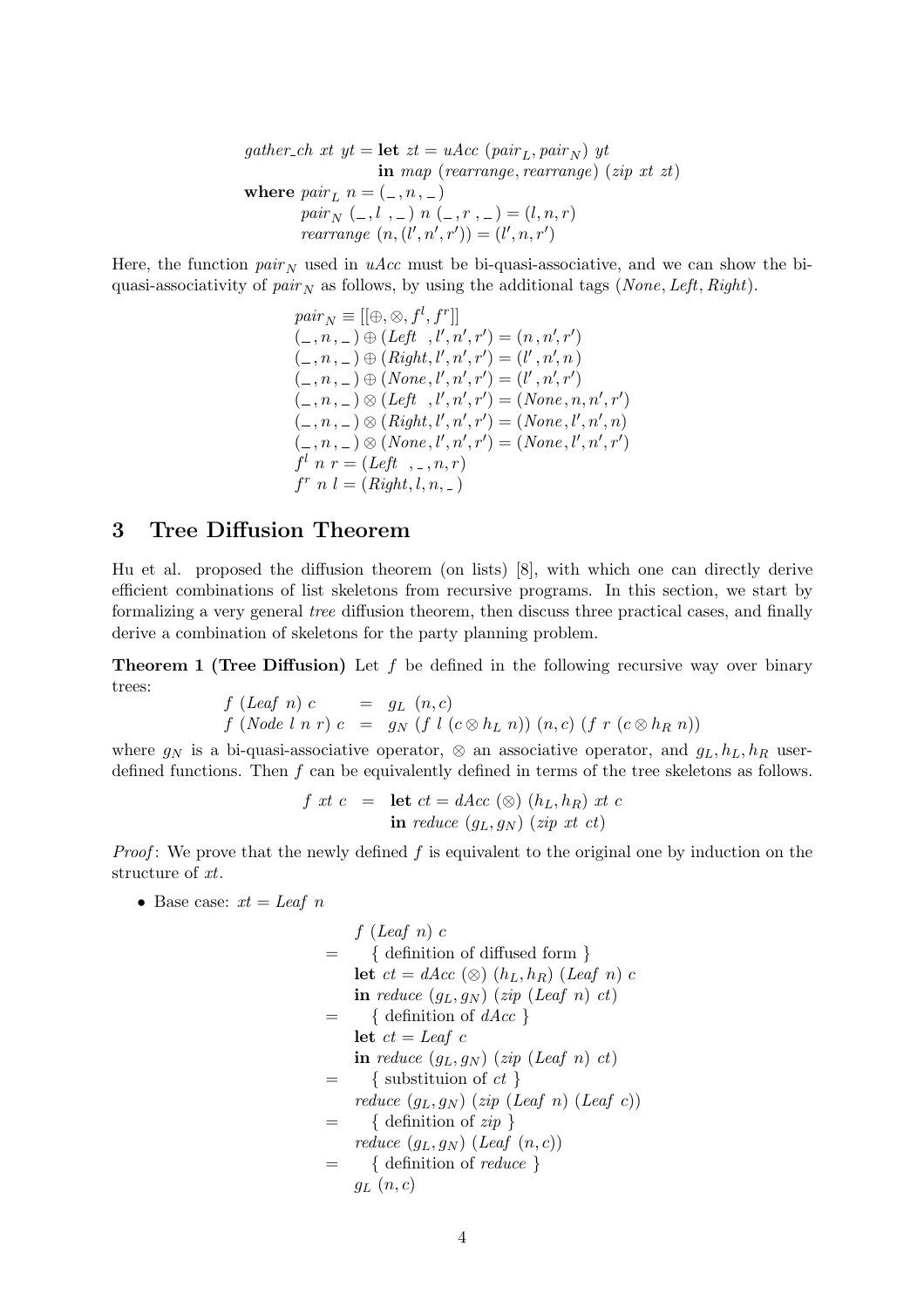• Inductive case:  $xt = Node l n r$ 

f (Node l n r) c = { definition of diffused form } let  $ct = dAcc$  (⊗)  $(h_L, h_R)$  (Node l n r) c in reduce  $(g_L, g_N)$  (zip (Node l n r) ct)  $= \{$  definition of  $dAcc \}$ let  $ct = Node \; cl \; cn \; cr = Node \; (dAcc \; (\otimes) \; (h_L, h_R) \; l \; (c \otimes h_L \; n)) \; c$  $(dAcc \otimes (h_L, h_R) r (c \otimes h_R n))$ in reduce  $(g_L, g_N)$  (zip (Node l n r) ct)  $=$  { substitution of  $ct$ } let  $cl = dAcc \otimes (h_L, h_R) l \; (c \otimes h_L n)$  $cr = dAcc \ (\otimes) \ (h_L, h_R) \ r \ (c \otimes h_R \ n)$ in reduce  $(g_L, g_N)$  (zip (Node l n r) (Node cl c cr))  $=$  { definition of  $zip$  } let  $cl = dAcc \otimes (h_L, h_R)$  l  $(c \otimes h_L n)$  $cr = dAcc \ (\otimes) \ (h_L, h_R) \ r \ (c \otimes h_R \ n)$ in reduce  $(g_L, g_N)$  (Node (zip l cl)  $(n, c)$  (zip r cr))  $=$  { definition of *reduce* } let  $cl = dAcc \otimes (h_L, h_R) l$   $(c \otimes h_L n)$  $cr = dAcc \ (\otimes) \ (h_L, h_R) \ r \ (c \otimes h_R \ n)$ in  $g_N$  (reduce  $(g_L, g_N)$  (zip l cl))  $(n, c)$  (reduce  $(g_L, g_N)$  (zip r cr)) = { pick up to let-clause } let  $cl = dAcc \otimes (h_L, h_R) l \; (c \otimes h_L \; n)$  $cr = dAcc \ (\otimes) \ (h_L, h_R) \ r \ (c \otimes h_R \ n)$  $l' = reduce (g_L, g_N) (zip l \text{ } cl)$  $r' = reduce (g_L, g_N) (zip r \space cr)$ in  $g_N$   $l'$   $(n, c)$   $r'$ = { rearrangement in let-cluase } let  $l' =$  let  $cl = dAcc \otimes (h_L, h_R) l \; (c \otimes h_L n)$ in reduce  $(g_L, g_N)$  (zip l cl)  $r' = \textbf{let } cr = dAcc \ (\otimes) \ (h_L, h_R) \ r \ (c \otimes h_R \ n)$ in reduce  $(g_L, g_N)$  (zip r cr) in  $g_N$   $l'$   $(n, c)$   $r'$ = { inductive hypothesis } let  $l' = f \, l \, (c \otimes h_L \, n)$  $r' = f r (c \otimes h_R n)$ in  $g_N$   $l'$   $(n, c)$   $r'$  $=$  { substitution of l' and r' }  $g_N$  (f l  $(c \otimes h_L n)$ )  $(n, c)$  (f r  $(c \otimes h_R n)$ )

 $\Box$ 

This theorem is very general. Practically, It is often the case that the function  $f$  returns a tree with the same shape as the input. If we naively apply this diffusion theorem, we will have a costly reduce skeleton for combining all sub-trees. To remedy this situation, we propose the following two useful specializations, in which we use appropriate skeletons rather than reduce.

The first specialization deals with the function whose computation of the new values for each node depends on the original value and the accumulation parameter. For each internal node, such function  $f$  can be defined as

$$
f (Node l n r) = Node (f l (c \otimes h_L n)) (g_N (n, c)) (f r (c \otimes h_R n)),
$$

and this function can be efficiently computed by map rather than reduce.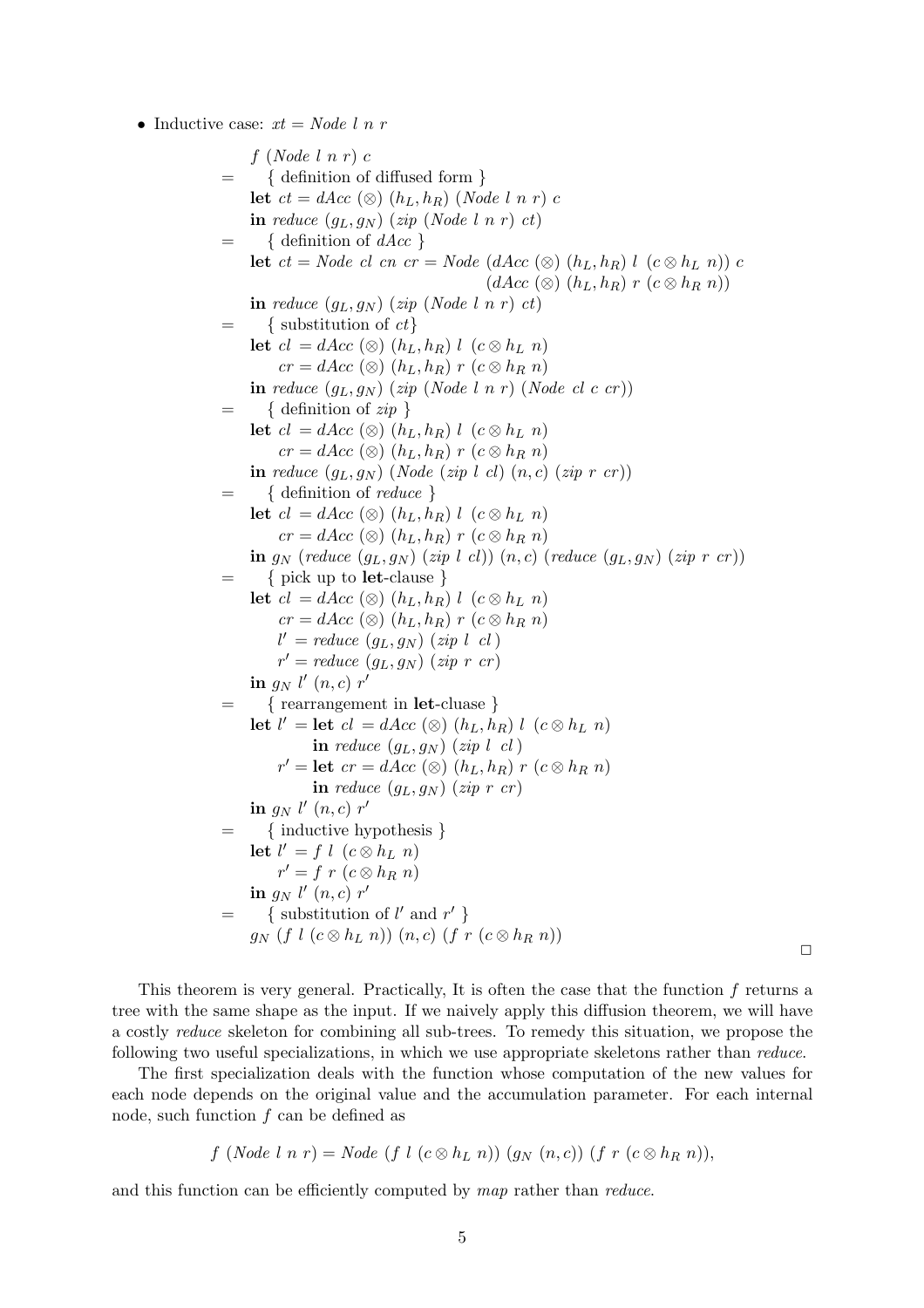$ppp$   $xt = ppp'$   $xt$   $True$ ppp' (Leaf n)  $c =$  Leaf  $c$ ppp' (Node l n r)  $c = \text{let } (l_m, l_u) = mis$  l  $(r_m, r_u) = mis r$ in Node (ppp' l (if c then False else  $(l_m > l_u))$ ) c (ppp' r (if c then False else  $(r_m > r_u))$ )  $mis (Leaf n)$  =  $(n, 0)$ mis (Node l n r) =  $\text{let } (l_m, l_u) = mis$  $(r_m, r_u) = mis r$ in  $(l_u + n + r_u, (l_m \uparrow l_u) + (r_m \uparrow r_u))$ 

Figure 2: A sequential program for party planning program

The second specialization deals with the function whose computation of the new values for each node depends on the original values, the accumulation parameter and the new values of its children. For each internal node, such function  $f$  can be defined as follows.

$$
f (Node l n r) c = Node l' (g_N (root l') (n, c) (root r')) r'
$$
  
**where**  $l' = f l (c \otimes h_L n)$   
 $r' = f r (c \otimes h_R n)$ 

This function can be efficiently computed by upwards accumulate rather than reduce.

Let us discuss another practical matter for the case where the function  $f$  calls an auxiliary function  $k$  to compute over the sub-trees. It is defined as follows.

$$
f (Leaf\ n) c = Leaf(g_L ((-, n, -, c))\n f (Node\ n l\ r) c = let n' = (k l, n, k\ r)\n in Node (f l (c \otimes h_L n')) (g_N (n', c)) (f r (c \otimes h_R n'))\n k (Leaf\ n) = kL n\n k (Node l\ n\ r) = kN (k l) n (k r)
$$

It is a little difficult to efficiently parallelize this recursive function into the combination of primitive skeletons, because there are multiple traversals over the trees, and naive computation of f will introduce redundant function calls of  $k$ . By making use of the tupling transformation and the fusion transformation [7], we can parallelize the function efficiently.

The auxiliary function  $k$  computes only with the original sub-tree (without new values and accumulative parameters), therefore, we can evaluate all function calls of  $k$  in advance by using upwards accumulate to get rid of the redundant calls of  $k$ . Then, for each node we obtain a tuple of original value and the auxiliary values of its children. We can implement this by using the function *gather-ch* in Section 2. Finally we apply the diffusion theorem to obtain an efficient parallel program. We summarize these steps in the following corollary.

**Corollary 1 (Paramorphic Diffusion)** The function  $f$  defined above can be diffused into the following combination of skeletons if  $k_N$  is a bi-quasi-associative operator, and ⊗ is associative.

$$
f \; xt \; c \quad = \quad \text{let } yt = gather\_ch \; xt \; (uAcc \; (k_L, k_N) \; xt) \\
 \text{in } dAcc \; (\otimes) \; (h_L, h_R) \; yt \; c
$$

Having shown the diffusion theorem and its corollaries, we now try to derive a parallel program for the party planning problem. By making use of dynamic programming technique, we can obtain an efficient sequential program as shown in Figure 2. Here, the function mis accepts a tree, and returns a pair of values which are the maximum independent sums when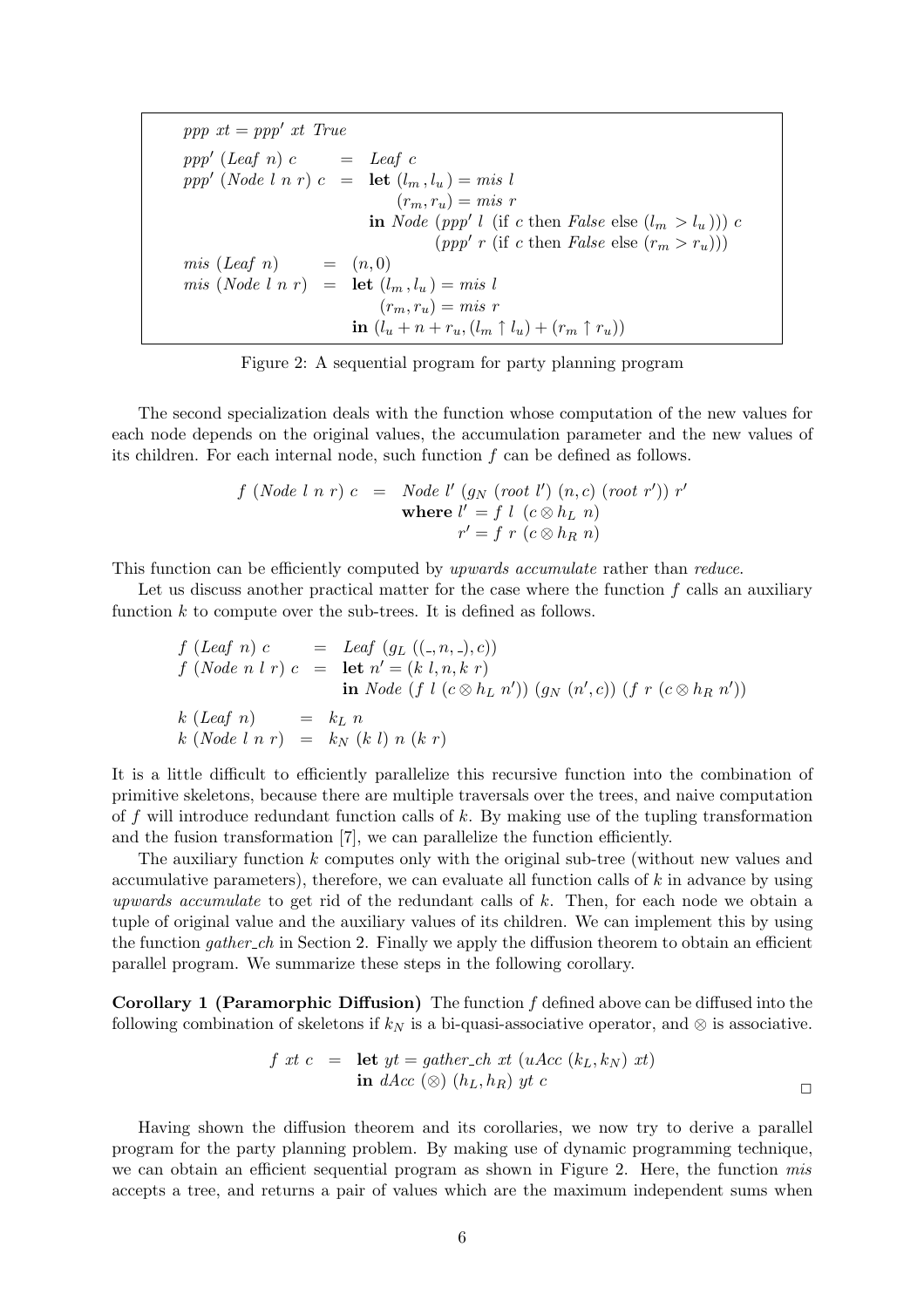the root of the input is <u>marked</u> or <u>unmarked</u>. The recursive function  $ppp'$  is defined with an accumulation parameter, which represents whether the present node is to be marked or unmarked. The recursive function  $ppp'$  is a paramorphic function because it calls an auxiliary function *mis* on each sub-tree, therefore, we apply the paramorphic diffusion theorem, and obtain the following skeletal program.

$$
ppp \; xt = ppp' \; xt \; True
$$
\n
$$
ppp' \; xt \; c = \text{let } yt = gather\_ch \; xt \; (uAcc \; (mis_L, mis_N) \; xt)
$$
\n
$$
\text{in } dAcc \; (\otimes) \; (h_L, h_R) \; yt \; c
$$

Note that we have not yet parallelized the underlined parts successfully. First, from the definition of the sequential program, we can derive  $mis_L$   $n = (n, 0)$  and  $mis_N$   $(l_m, l_u)$   $n$   $(r_m, u_u)$  $(l_u + n + r_u, (l_m \uparrow l_u) + (r_m \uparrow r_u))$ , however, we have to show the bi-quasi-associativity of mis<sub>N</sub>. Second, we have to derive an associative operator  $\otimes$  and two functions  $h_L$  and  $h_R$  such that  $c \otimes h_L ((l_m, l_u), n, (r_m, r_u)) = \text{if } c \text{ then } False \text{ else } (l_m > l_u) \text{ and almost the same equation for }$  $h_R$  holds. In the next section, we will see how to derive those operators.

### 4 Tree Context Preservation

The parallel skeletons require the operators used in them to be (bi-quasi)-associative, however, it is not straightforward to find such ones for many practical problems. For linear self-recursive programs, Chin et al. proposed the context preservation transformation [1], with which one can systematically derive such operators based on the associativity of function composition. In this section, we extend the transformation theorem for tree skeletons. Our main idea is to resolve the non-linear functions over trees into two linear recursive functions, so that we can consider the context preservation on these two linear functions. We start by introducing the basic notations and concepts about contexts.

**Definition 4 (Context Extraction [1])** Given an expression E and sub-terms  $\langle e_1, \ldots, e_n \rangle$ , we shall express its extraction by:  $E \Longrightarrow E'(e_1, \ldots, e_n)$ . The context E' has a form of

$$
\lambda \langle \underline{\hspace{0.3cm}}_1, \ldots, \underline{\hspace{0.3cm}}_n \rangle . [e_i \mapsto \underline{\hspace{0.3cm}}_i]_{i=1}^n E
$$

where  $_{i}$  denotes a new hole and  $[e_i \mapsto \underline{i}]_{i=1}^n E$  denotes a substitution notation of  $e_i$  in E to  $\frac{-i}{-i}$ . ✷

**Definition 5 (Skeletal Context [1])** A context E is said to be a *skeletal context* if every sub-term in  $E$  contains at least one hole. Given a context  $E$ , we can make it into a skeletal one  $E<sub>S</sub>$  by extracting all sub-terms that do not contain holes. This process shall be denoted by  $E \Longrightarrow_{S} E_{S}(e_{i})_{i \in N}$ 

Definition 6 (Context Transformation [1]) A context may be transformed (or simplified) by either applying laws or unfolding. We shall denote this process as  $E \Longrightarrow_T E'$ . .  $\Box$ 

**Definition 7 (Context Preservation Modulo Replication [1])** A context  $E$  with one hole is said to be preserved modulo replication if there is a skeletal context  $E<sub>S</sub>$ ,

$$
E \Longrightarrow_{S} E_{S} \langle t_{i} \rangle, E_{S} \langle \alpha_{i} \rangle \circ E_{S} \langle \beta_{i} \rangle = E_{S} \langle \gamma_{i} \rangle
$$

hold, where  $\alpha_i$  and  $\beta_i$  are variables, and  $\gamma_i$  are sub-terms without holes.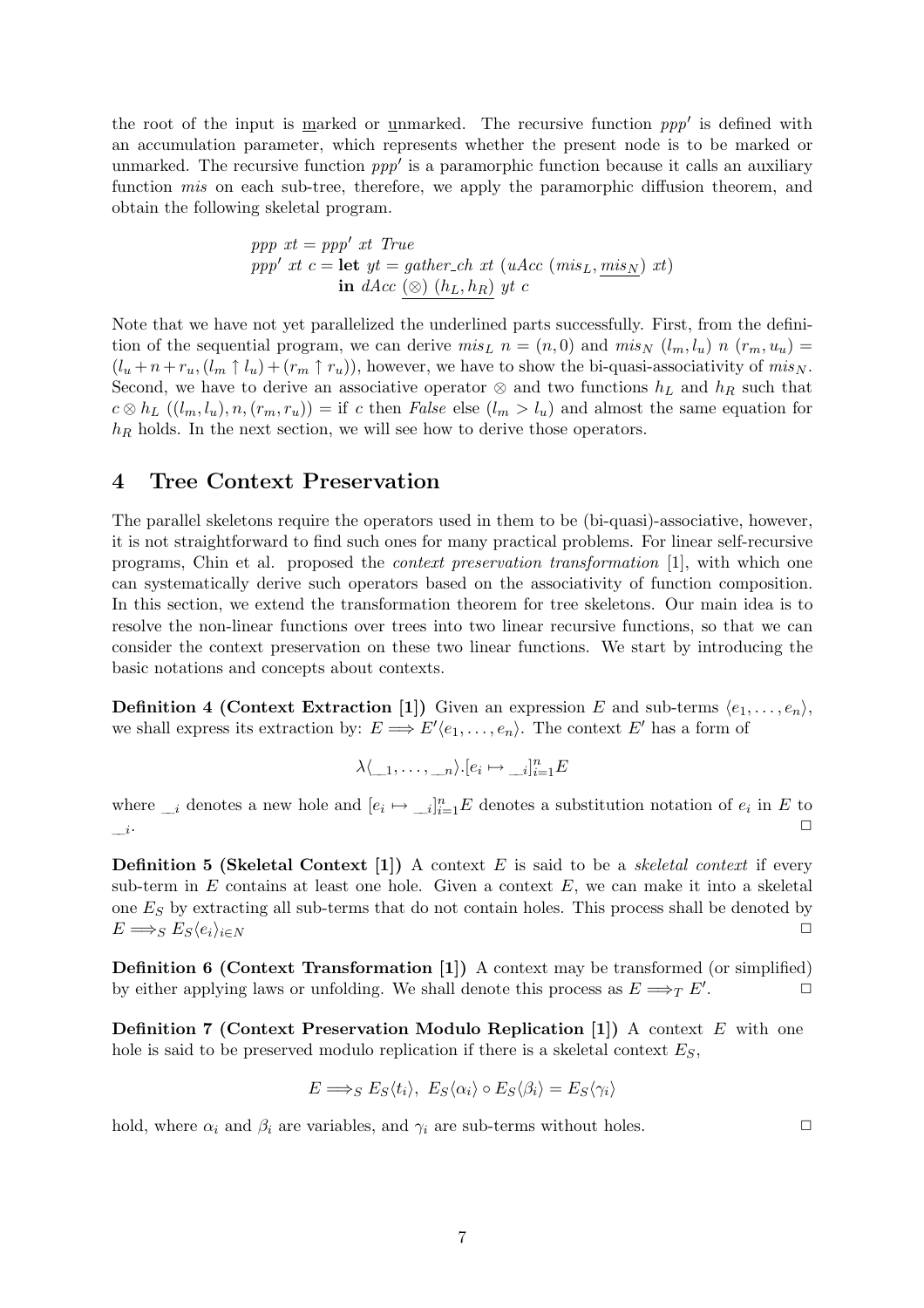#### 4.1 Context Preservation for Reduce

Now, we will discuss about the functions which can be transformed into a program with reduce or uAcc, showing to derive a bi-quasi-associative operator.

Definition 8 (Simple Upwards Recursive Function) A function is said to be a *simple* upwards recursive function (SUR-function for short) if it has the following form.

$$
f (Leaf n) = fL n\n f (Node l n r) = fN (f l) n (f r)
$$

The inductive case of an SUR-function has two recursive calls,  $f\ l$  and  $f\ r$ , therefore, we cannot apply the Chin's theorem. To resolve this non-linearity, we extract two linear recurring contexts from an SUR-function, and extend context preservation for these two contexts as shown in the following.

Definition 9 (Left(Right)-Recurring Context) For the inductive case of an SUR-function, we can extract the *left(right)-recurring context*  $E^L$  ( $E^R$ ) by abstracting either of the recurring terms:  $f (Node l n r) = E^{L'} \langle f l \rangle = E^{R} \langle f r \rangle.$ 

Definition 10 (Mutually Preserved Contexts) Two linear recurring contexts  $E^L, E^R$  are said to be mutually preserved, if there exists a skeletal context  $E<sub>S</sub>$  such that

$$
E^{L} \Longrightarrow_{S} E_{S} \langle g^{l} \ n \ r \rangle, \ E^{R} \Longrightarrow_{S} E_{S} \langle g^{r} \ n \ l \rangle, \ E_{S} \langle \alpha \rangle \circ E_{S} \langle \beta \rangle = E_{S} \langle \gamma \rangle
$$

hold. Here,  $\gamma$  is a sub-terms computed only with variables  $\alpha$  and  $\beta$ .

Based on the idea of tree contraction algorithm, we parallelize the SUR-function as in the following theorem.

Theorem 2 (Context Preservation for SUR-function) The SUR-function function f can be parallelized to

$$
f = reduce (f_L, f_N)
$$

if there exist a skeletal context  $E<sub>S</sub>$  such that

$$
E^{L} \Longrightarrow_{S} E_{S} \langle g^{l} \ n \ r \rangle, \ E^{R} \Longrightarrow_{S} E_{S} \langle g^{r} \ n \ l \rangle, \ E_{S} \langle \alpha \rangle \circ E_{S} \langle \beta \rangle = E_{S} \langle \gamma \rangle
$$

hold. Here,  $f_N$  is a bi-quasi-associative operator such as  $f_N \equiv [[\oplus,\otimes,g^l,g^r]]$  where  $\oplus$  is a semi-associative operator defined as  $x \oplus \alpha = E_s\langle \alpha \rangle \langle x \rangle$  and  $\otimes$  is a associative operator defined as  $\beta \otimes \alpha = \gamma$ .

*Proof:* To prove this theorem, we have to show the associativity of  $\otimes$ , the semi-associativity of  $\oplus$ , and the equivalence of f. First, based on the associativity of function composition, we prove the associativity of ⊗.

$$
E_S \langle a \rangle \circ (E_S \langle b \rangle \circ E_S \langle c \rangle) = (E_S \langle a \rangle \circ E_S \langle b \rangle) \circ E_S \langle c \rangle
$$
  
\n
$$
E_S \langle a \rangle \circ E_S \langle c \otimes b \rangle = E_S \langle b \otimes a \rangle \circ E_S \langle c \rangle
$$
  
\n
$$
E_S \langle (c \otimes b) \otimes a \rangle = E_S \langle c \otimes (b \otimes a) \rangle
$$
  
\n
$$
\langle c \otimes b \rangle \otimes a = c \otimes (b \otimes a)
$$

Second, we prove the semi-associativity of  $\oplus$  as follows.

$$
(x \oplus a) \oplus b = \{ \text{ definition of } \oplus \}
$$
  
\n
$$
= \{ E_S \langle a \rangle \langle x \rangle \} \oplus b
$$
  
\n
$$
= \{ \text{ definition of } \oplus \}
$$
  
\n
$$
= E_S \langle b \rangle \langle E_S \langle a \rangle \langle x \rangle \rangle
$$
  
\n
$$
= \{ E_S \langle a \rangle \text{ is a linear context } \}
$$
  
\n
$$
= \{ E_S \langle b \rangle \circ E_S \langle a \rangle \rangle \langle x \rangle
$$
  
\n
$$
= \{ \text{ context composition } \}
$$
  
\n
$$
= E_S \langle a \otimes b \rangle \langle x \rangle
$$
  
\n
$$
= \{ \text{definition of } \oplus \}
$$
  
\n
$$
x \oplus (a \otimes b)
$$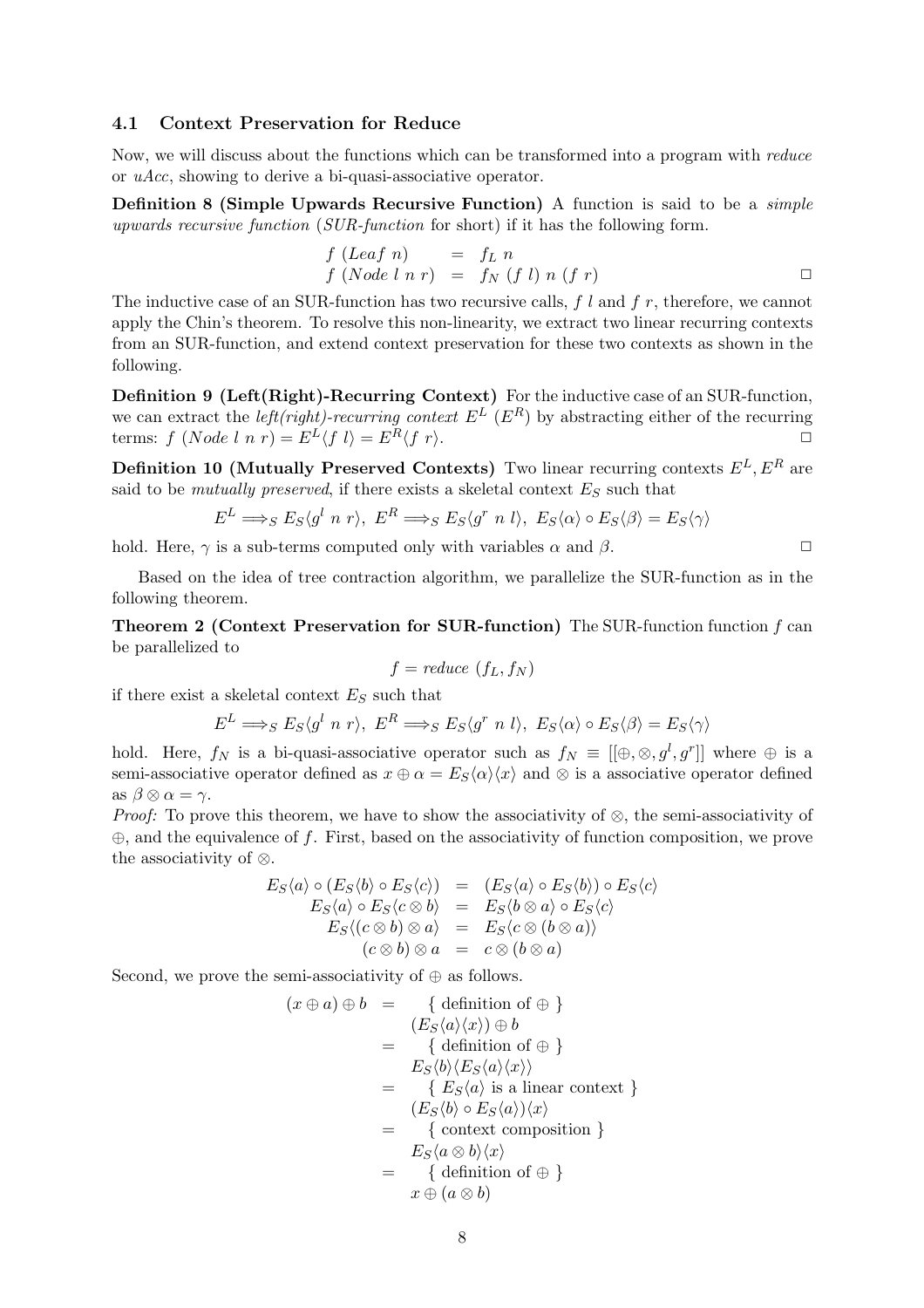Finally, we prove the equivalence of f as follows.

$$
f_N l n r = \begin{cases} \text{definition of left-context} \\ E^L \langle l \rangle \end{cases}
$$
  
=\begin{cases} \text{definition of skeletal context} \\ \text{f definition of the left-constant} \end{cases}  
=\begin{cases} \text{definition of } \oplus \end{cases}  
l \oplus g^l n r  

$$
f_N l n r = \begin{cases} \text{definition of right-context} \\ E^R \langle r \rangle \end{cases}=\begin{cases} \text{definition of skeletal context} \\ \text{f definition of skeletal context} \end{cases}=\begin{cases} \text{definition of the left-constant} \\ \text{definition of } \oplus \end{cases}r \oplus g^r n l \qquad \qquad \Box
$$

### 4.2 Context Preservation for Upwards Accumulate

We may derive a bi-quasi-associative operator for *upwards accumulate* in the same way. We introduce a function form for upwards accumulate.

Definition 11 (Tree-shape Upwards Recursive Function) A function is said to be a Tree-shape upwards recursive function (TUR-function for short), if it is in the following form.

$$
f (Leaf n) = leaf fL n\n f (Node l n r) = Node (f l) (fN (root (f l)) n (root (f r))) (f r)
$$

As is the case of SUR-function, the inductive case of an TUR-function also has two recursive calls,  $f \cdot l$  and  $f \cdot r$ , therefore, we extract of two linear recurring contexts from an TUR-function. Here, all we have to do is to derive a bi-quasi-associative operator for  $f_N$ .

Definition 12 (Left(Right)-Recurring Context for TUR-function) For the inductive case of an TUR-function, we can extract the *left(right)-recurring context*  $E^L(E^R)$  by abstracting either of the recurring terms from the function call of  $f_N$ :

$$
f (Node l n r) = Node (f l) EL (root (f l)) (f r)
$$
  
= Node (f l) E<sup>R</sup> (root (f r)) (f r).

Based on the idea of tree contraction algorithm, we parallelize the TUR-function with the same way as SUR-function.

Corollary 2 (Context Preservation for TUR-function) The TUR-function function f can be parallelized to

$$
f = uAcc (f_L, f_N)
$$

if there exist a skeletal context  $E<sub>S</sub>$  such that

$$
E^{L} \Longrightarrow_{S} E_{S} \langle g^{l} \ n \ r \rangle, \ E^{R} \Longrightarrow_{S} E_{S} \langle g^{r} \ n \ l \rangle, \ E_{S} \langle \alpha \rangle \circ E_{S} \langle \beta \rangle = E_{S} \langle \gamma \rangle
$$

hold. Here,  $f_N$  is a bi-quasi-associative operator such as  $f_N \equiv [[\oplus,\otimes,g^l,g^r]]$  where  $\oplus$  is a semi-associative operator defined as  $x \oplus \alpha = E_S\langle \alpha \rangle \langle x \rangle$  and ⊗ is a associative operator defined as  $\beta \otimes \alpha = \gamma$ .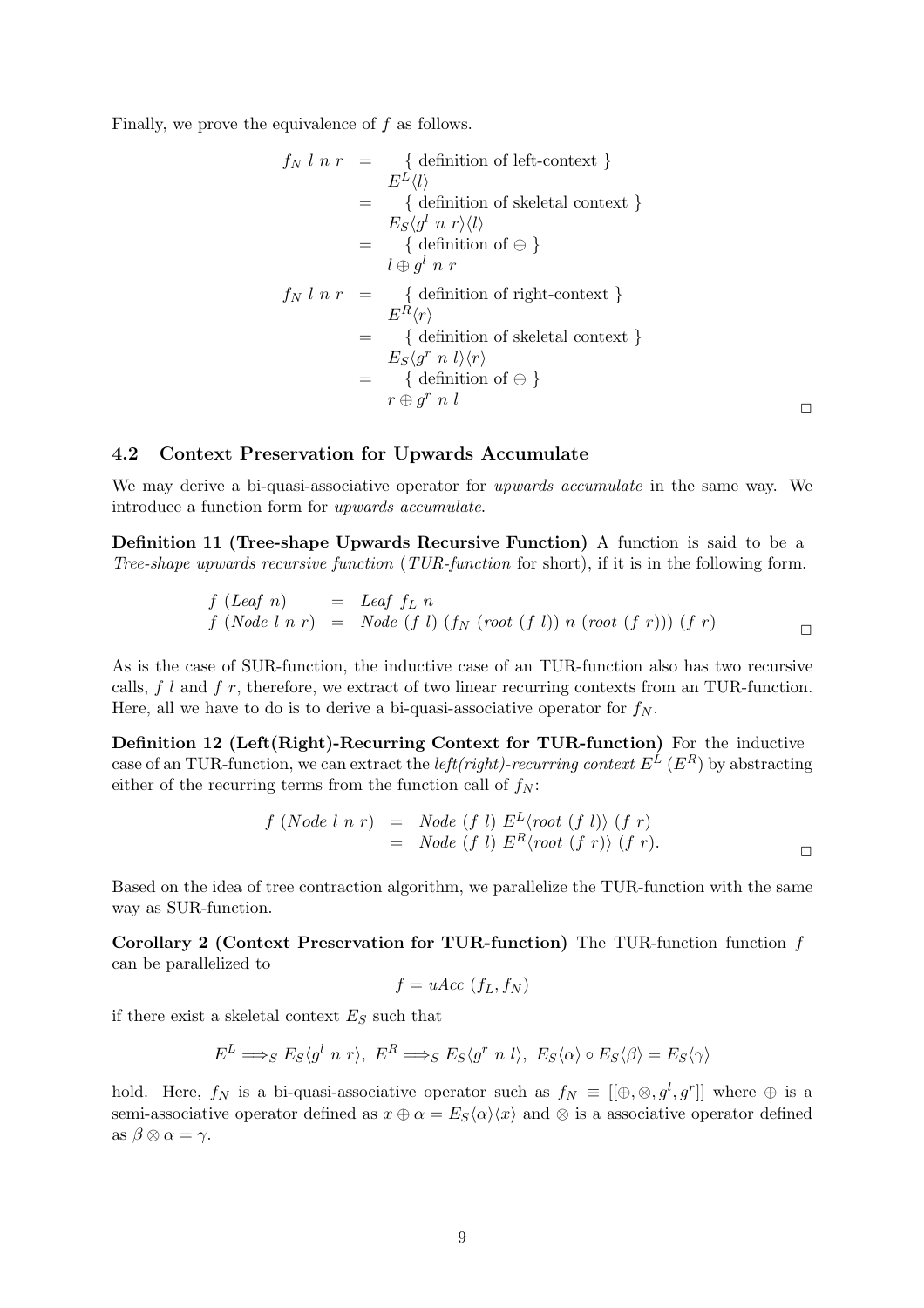Having shown the context preservation for the TUR-function, we now derive a bi-quasiassociative operator  $mis_N$  in the diffused form in Section 3. The sequential definition of  $mis_N$ was obtained as follows.

$$
mis_N(l_m, l_u) n(r_m, r_u) = (l_u + n + r_u, (l_m \uparrow l_u) + (r_m \uparrow r_u))
$$

By abstracting either  $(l_m, l_u)$  or  $(r_m, r_u)$ , we can obtain following left-context and right-context.

$$
E^{L} = \lambda \langle (x_m, x_u) \rangle \cdot (x_u + n + r_u, (x_m \uparrow x_u) + (r_m \uparrow r_u))
$$
  

$$
E^{R} = \lambda \langle (x_m, x_u) \rangle \cdot (l_u + n + x_u, (l_m \uparrow l_u) + (x_m \uparrow x_u))
$$

By using the associativity and commutativity of  $+$ , we transform the context  $E^R$  into the same form as  $E^L$ , and then we can obtain a skeletal context  $E_S$ :

$$
E_S = \lambda \langle (\underline{\hspace{1cm}}_1, \underline{\hspace{1cm}}_2) \rangle \cdot \lambda \langle (x_m, x_u) \rangle \cdot (x_u + \underline{\hspace{1cm}}_1, (x_m \uparrow x_u) + \underline{\hspace{1cm}}_2).
$$

However,  $E_S$  is not sufficient to show that  $E^L$  and  $E^R$  are mutually preserved. Gradually expanding  $E_S$ , we may find the following skeletal context  $E'_S$ , which is sufficient for our requirement.

$$
E'_{S} = \lambda \langle (\underline{\hspace{0.5cm}}_1, \underline{\hspace{0.5cm}}_2, \underline{\hspace{0.5cm}}_3, \underline{\hspace{0.5cm}}_4) \rangle. \lambda \langle (x_m, x_u) \rangle. \ ((x_m + \underline{\hspace{0.5cm}}_1) \uparrow (x_u + \underline{\hspace{0.5cm}}_2), (x_m + \underline{\hspace{0.5cm}}_3) \uparrow (x_u + \underline{\hspace{0.5cm}}_4))
$$

With this skeletal context  $E'_{S}$ , we can show the mutual context preservation as follows.

$$
E_L = E'_S \langle g^l \ n \ (r_m, r_u) \rangle, \quad E_R = E'_S \langle g^r \ n \ (l_m, l_u) \rangle
$$
  
\n
$$
g^l \ n \ (r_m, r_u) = (-\infty, n + r_u, r_m \uparrow r_u, r_m \uparrow r_u)
$$
  
\n
$$
g^r \ n \ (l_m, l_u) = (-\infty, n + l_u, l_m \uparrow l_u, l_m \uparrow l_u)
$$
  
\n
$$
E'_S \langle (\alpha_1, \alpha_2, \alpha_3, \alpha_4) \rangle \circ E'_S \langle (\beta_1, \beta_2, \beta_3, \beta_4) \rangle
$$
  
\n
$$
= \lambda \langle (x_m, x_u) \rangle. \ (x_m + (\beta_1 + \alpha_1) \uparrow (\beta_3 + \alpha_2)) \uparrow (x_u + (\beta_2 + \alpha_1) \uparrow (\beta_4 + \alpha_2)),
$$
  
\n
$$
(x_m + (\beta_1 + \alpha_3) \uparrow (\beta_3 + \alpha_4)) \uparrow (x_u + (\beta_2 + \alpha_3) \uparrow (\beta_4 + \alpha_4)))
$$
  
\n
$$
= E'_S \langle ((\beta_1 + \alpha_1) \uparrow (\beta_3 + \alpha_2), (\beta_2 + \alpha_1) \uparrow (\beta_4 + \alpha_2),
$$
  
\n
$$
(\beta_1 + \alpha_3) \uparrow (\beta_3 + \alpha_4), (\beta_2 + \alpha_3) \uparrow (\beta_4 + \alpha_4)) \rangle
$$

Now, we are able to apply the context preservation theorem to obtain following bi-quasiassociative operator  $mis_N$ .

$$
mis_N \equiv [[\oplus, \otimes, g^l, g^r]]
$$
  
\n
$$
(x_m, x_u) \oplus (\alpha_1, \alpha_2, \alpha_3, \alpha_4) = ((x_m + \alpha_1) \uparrow (x_u + \alpha_2), (x_m + \alpha_3) \uparrow (x_u + \alpha_4))
$$
  
\n
$$
(\beta_1, \beta_2, \beta_3, \beta_4) \otimes (\alpha_1, \alpha_2, \alpha_3, \alpha_4) = ((\beta_1 + \alpha_1) \uparrow (\beta_3 + \alpha_2), (\beta_2 + \alpha_1) \uparrow (\beta_4 + \alpha_2),
$$
  
\n
$$
(\beta_1 + \alpha_3) \uparrow (\beta_3 + \alpha_4), (\beta_2 + \alpha_3) \uparrow (\beta_4 + \alpha_4))
$$
  
\n
$$
g^l n (r_m, r_u) = (-\infty, n + r_u, r_m \uparrow r_u, r_m \uparrow r_u)
$$
  
\n
$$
g^r n (l_m, l_u) = (-\infty, n + l_u, l_m \uparrow l_u, l_m \uparrow l_u)
$$

#### 4.3 Context Preservation for Downwards Accumulate

Next, we discuss about the functions which can be transformed into a program with  $dAcc$ . As is the case of reduce, based on the tree contraction algorithm, we can parallelize a non-linear function by extracting two linear contexts and showing these contexts to be mutually preserved.

Definition 13 (Simple Downwards Recursive Function) A function is said to be a simple downwards recursive function (SDR-function for short), if it has the following form.

$$
f (Leaf n) c = Leaf c
$$
  
\n
$$
f (Node l n r) c = Node (f l (fL c n)) c (f r (fR c n))
$$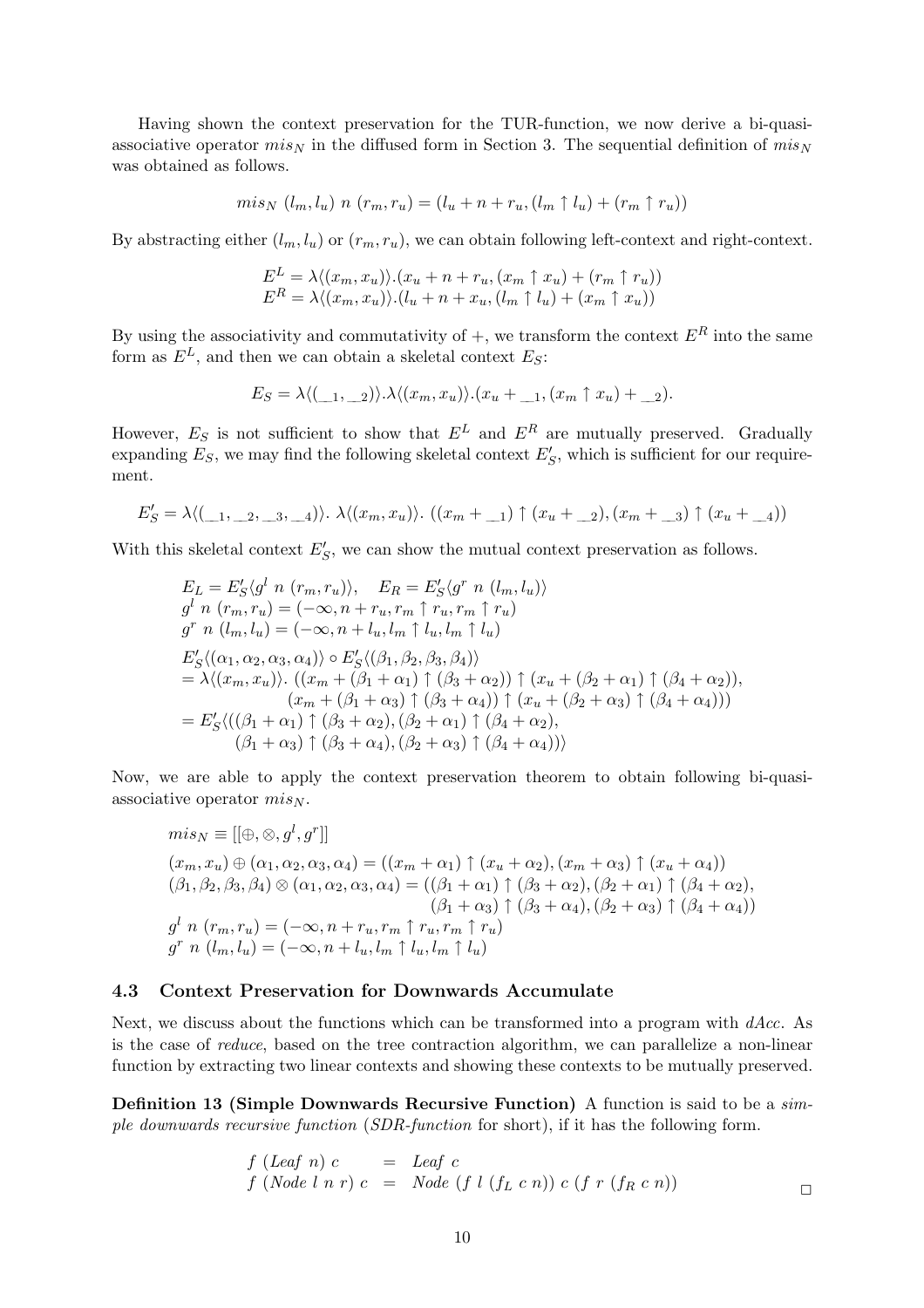Definition 14 (Recurring Contexts for SDR-function) For the inductive case of an SDR-function f, we can obtain two recurring contexts  $D^L, D^R$  by abstracting the recursive calls on the accumulative parameter respectively:

$$
f (Node l n r) c = Node (f l DL \langle c \rangle) c (f r DR \langle c \rangle).
$$

**Theorem 3 (Context Preservation for SDR-function)** The SDR-function  $f$  can be parallelized to

$$
f \; xt \; c = map \; ((c \otimes), (c \otimes)) \; (dAcc \; (\oplus) \; (g^l, g^r) \; \iota_{\oplus})
$$

if there exist a skeletal context  $E_S$  such that

$$
D^{L} \Longrightarrow_{S} D_{S} \langle g^{l} n \rangle, D^{R} \Longrightarrow_{S} D_{S} \langle g^{r} n \rangle, D_{S} \langle \alpha \rangle \circ D_{S} \langle \beta \rangle = D_{S} \langle \gamma \rangle
$$

hold. Here, the operators are defined as  $\beta \oplus \alpha = \gamma$  and  $c \otimes \alpha = D_s \langle \alpha \rangle \langle c \rangle$ , and  $\iota_{\oplus}$  is the unit of ⊕.

*Proof*: To prove this theorem, we have to show the associativity of  $\oplus$  and the equivalence of f. First, based on the associativity of function composition, we prove the associativity of  $\oplus$  as follows.

$$
D_S \langle a \rangle \circ (D_S \langle b \rangle \circ D_S \langle c \rangle) = (D_S \langle a \rangle \circ D_S \langle b \rangle) \circ D_S \langle c \rangle
$$
  
\n
$$
D_S \langle a \rangle \circ D_S \langle c \oplus b \rangle = D_S \langle b \oplus a \rangle \circ D_S \langle c \rangle
$$
  
\n
$$
D_S \langle (c \oplus b) \oplus a \rangle = D_S \langle c \oplus (b \oplus a) \rangle
$$
  
\n
$$
(c \oplus b) \oplus a = c \oplus (b \oplus a)
$$

Next, we prove the equivalence of  $f$ . From the definition of *downwards accumulate*, we only have to show that for each node the accumulative parameter  $c_{org}$  in the original f is the same as that of new f. To show this, we prove  $c_{org} = c \otimes c'$ , where c' is the accumulative parameter of dAcc in the new definition, by induction on the structure of xt downwards.

 $\bullet$  Base case (root). Here, the accumulative parameter in the original definition is  $c$ , therefore, we have to show that  $c = c \otimes \iota_{\oplus}$ . For any  $a$ ,

$$
(c \otimes \iota_{\oplus}) \otimes a = D_S \langle \iota_{\oplus} \rangle \langle c \rangle \otimes a
$$
  
=  $D_S \langle a \rangle \langle D_S \langle \iota_{\oplus} \rangle \langle c \rangle \rangle$   
=  $(D_S \langle a \rangle \circ D_S \langle \iota_{\oplus} \rangle) \langle c \rangle$   
=  $D_S \langle \iota_{\oplus} \oplus a \rangle \langle c \rangle$   
=  $D_S \langle a \rangle \langle c \rangle$   
=  $c \otimes a$ 

holds, so  $c = c \otimes \iota_{\oplus}$  holds.

• Inductive case. There is no recursive call for the case of Leaf  $n$ , and we only have to prove for the case of *Node l n r*. Here, we only show the recursive call for left sub-tree.

$$
(c \otimes (c' \oplus g^l \ n)) = D_S \langle c' \oplus g^l \ n \rangle \langle c \rangle
$$
  
= (D\_S \langle g^l \ n \rangle \circ D\_S \langle c' \rangle) \langle c \rangle  
= D\_S \langle g^l \ n \rangle \langle D\_S \langle c' \rangle \langle c \rangle  
= D\_S \langle g^l \ n \rangle \langle c \otimes c' \rangle  
= D\_S \langle g^l \ n \rangle \langle c\_{org} \rangle  
= f\_L c\_{org} n

It follows that  $c_{org} = c \otimes c'$  are preserved over the recursive call.

 $\Box$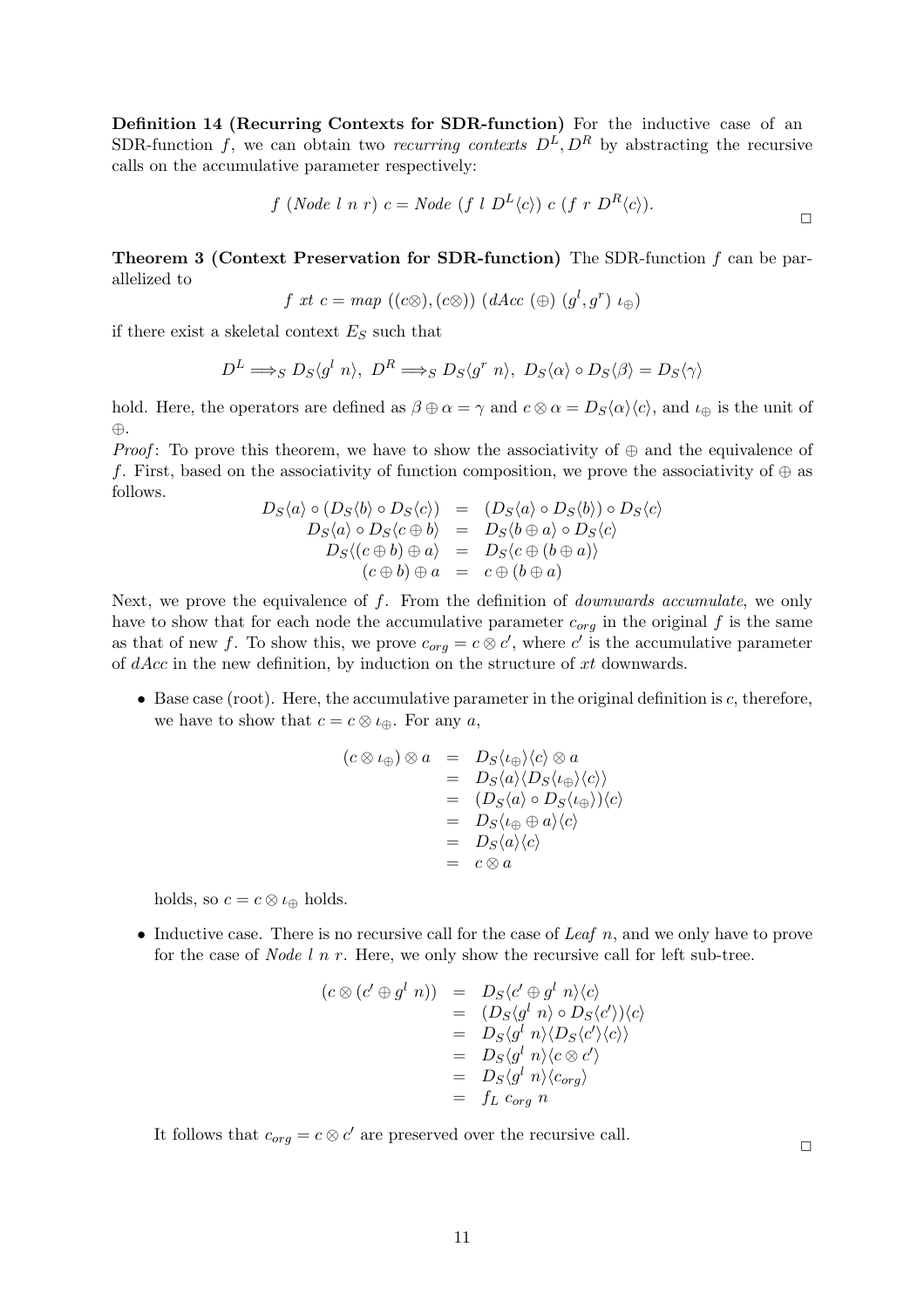Having shown the context preservation theorems for trees, we now demonstrate how these theorems work by deriving an associative operator and functions for dAcc in the diffused program in Section 3. The corresponding part is defined recursively as follows.

$$
ppp'' \ (Node \ l \ ((l_m, l_u), n, (r_m, r_u)) \ r) \ c
$$
  
= Node (ppp'' l (if c then False else  $(l_m > l_u))$ ) c  
(ppp'' r (if c then False else  $(r_m > r_u))$ )

From this definition, we obtain the following two linear recurring contexts by abstracting recursive calls.

$$
D^{L} = \lambda \langle c \rangle
$$
 if c then *False* else  $(l_m > l_u)$   

$$
D^{R} = \lambda \langle c \rangle
$$
 if c then *False* else  $(r_m > r_u)$ 

We show that these two contexts are mutually recursive because the skeletal context

$$
D_S = \lambda \langle (\underline{\hspace{0.2cm}}_1, \underline{\hspace{0.2cm}}_2) \rangle . \lambda \langle c \rangle .
$$
if *c* then  $\underline{\hspace{0.2cm}}_1$  else  $\underline{\hspace{0.2cm}}_2$ 

satisfies our requirement.

$$
D^{L} = D_{S} \langle h_{L} ((l_{m}, l_{u}), n, (r_{m}, r_{u})) \rangle, \quad D^{R} = D_{S} \langle h_{R} ((l_{m}, l_{u}), n, (r_{m}, r_{u})) \rangle
$$
  
where  $h_{L} ((l_{m}, l_{u}), n, (r_{m}, r_{u})) = (false, (l_{m} > l_{u}))$   
 $h_{R} ((l_{m}, l_{u}), n, (r_{m}, r_{u})) = (false, (r_{m} > r_{u}))$   
 $D_{S} \langle (\alpha_{1}, \alpha_{2}) \rangle \circ D_{S} \langle (\beta_{1}, \beta_{2}) \rangle$   
 $= \lambda \langle c \rangle$ .if *c* then (if  $\beta_{1}$  then  $\alpha_{1}$  else  $\alpha_{2}$ ) else (if  $\beta_{2}$  then  $\alpha_{1}$  else  $\alpha_{2}$ )  
 $= D_{S} \langle (\text{if } \beta_{1} \text{ then } \alpha_{1} \text{ else } \alpha_{2}, \text{if } \beta_{2} \text{ then } \alpha_{1} \text{ else } \alpha_{2}) \rangle$ 

Applying theorem 3 yields an efficient parallel program with map and *downwards accumulate* as shown in the following.

$$
ppp'' \; xt \; c \; = \; map \; ((True \oslash), (True \oslash)) \; (dAcc \; (\odot) \; (h_L, h_R) \; xt \; \iota_{\odot})
$$
\nwhere \; (\beta\_1, \beta\_2) \odot (\alpha\_1, \alpha\_2) = (if \; \beta\_1 \text{ then } \alpha\_1 \text{ else } \alpha\_2, \text{ if } \beta\_2 \text{ then } \alpha\_1 \text{ else } \alpha\_2)

\n
$$
c \oslash (\alpha_1, \alpha_2) = \text{if} \; c \text{ then } \alpha_1 \text{ else } \alpha_2
$$

Here, we know the variable c used with  $\oslash$  is always True, so we may partially evaluate  $\oslash$ .

$$
True \oslash (\alpha_1, \alpha_2) = \text{if } (True) \text{ then } \alpha_1 \text{ else } \alpha_2
$$
  
=  $\alpha_1$   
=  $fst (\alpha_1, \alpha_2)$ 

The whole parallel program for the party planning problem is given in Figure 3.

### 5 An Experiment

We have conducted an experiment on the party planning problem. We have coded our algorithm using C++, the MPI library, and our implementation of the tree skeletons [10]. We have used a tree of 999,999 nodes for our experiment.

Figure 4 shows the result of the program executed on our PC-Cluster using 1 to 12 processors. The result is shown in the speedup ( $=$  {running time with 1 processor}/{paralle running time}} excluding the cost of partitioning and flattening of the tree. The almost linear speedup shows the effectiveness of the program derived by our theorems.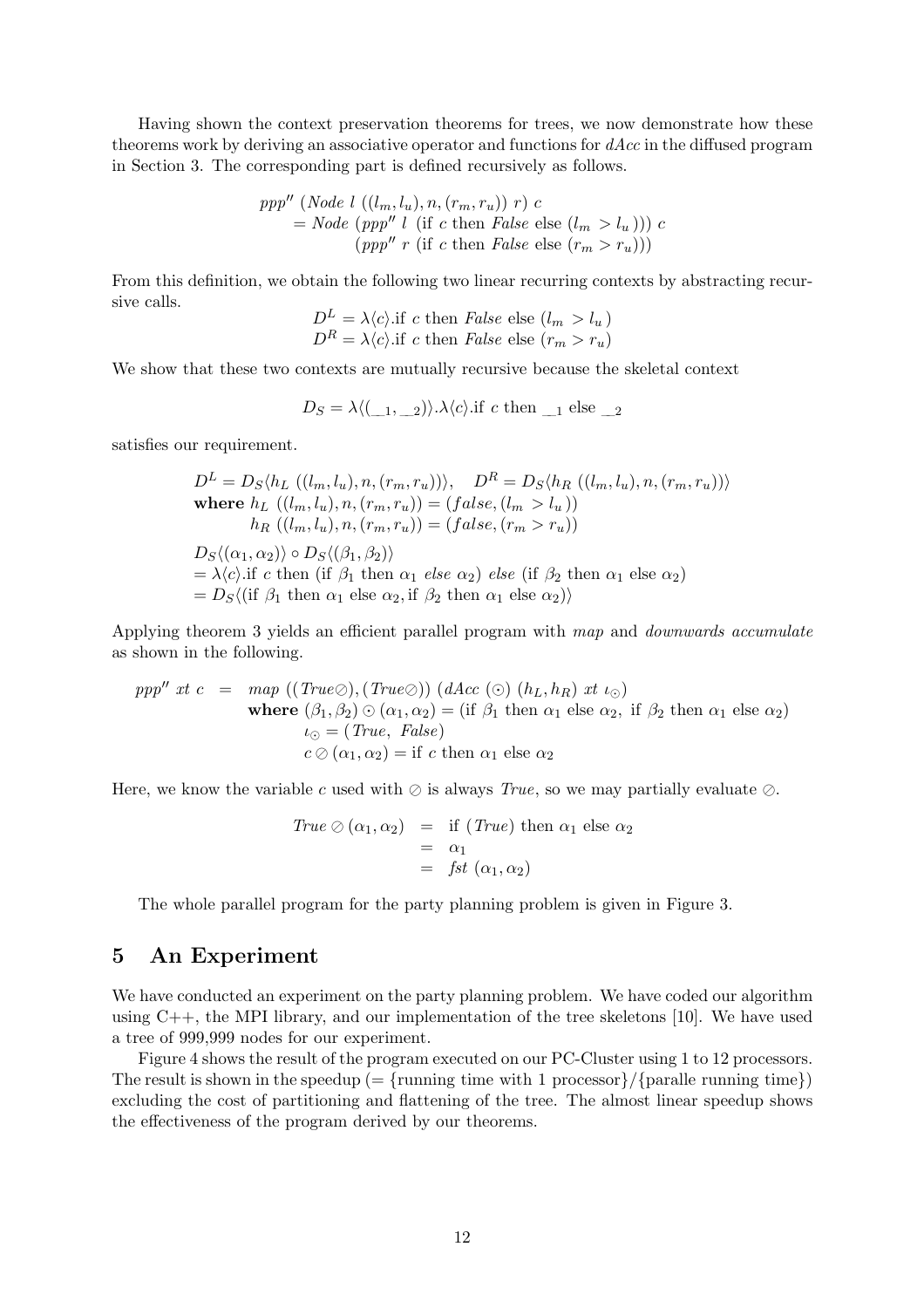ppp  $xt = \text{let } yt = gather\_ch xt \ (uAcc \ (mis_L, mis_N) \ xt)$ in map (fst, fst) (dAcc (⊙)  $(h_L, h_R)$  yt  $\iota_{\odot}$ ) where  $mis_L = (n, 0)$  $mis_N \equiv [ [\overset{\cdot}{\oplus}, \overset{\cdot}{\otimes}, f^L, f^R]]$  $(\beta_1, \beta_2, \beta_3, \beta_4) \oplus (\alpha_1, \alpha_2, \alpha_3, \alpha_4) = ((\beta_1 + \alpha_1) \uparrow (\beta_3 + \alpha_2),$  $(\beta_2 + \alpha_1) \uparrow (\beta_4 + \alpha_2), (\beta_1 + \alpha_3) \uparrow (\beta_3 + \alpha_4), (\beta_2 + \alpha_3) \uparrow (\beta_4 + \alpha_4))$  $(x_m, x_u) \otimes (\alpha_1, \alpha_2, \alpha_3, \alpha_4) = ((x_m + \alpha_1) \uparrow (x_u + \alpha_2), (x_m + \alpha_3) \uparrow (x_u + \alpha_4))$  $f^L$  n  $(r_m, r_u) = (-\infty, n + r_u, r_m \uparrow r_u, r_m \uparrow r_u)$  $f^R n (l_m, l_u) = (-\infty, n + l_u, l_m \uparrow l_u, l_m \uparrow l_u)$  $(\beta_1, \beta_2) \odot (\alpha_1, \alpha_2) = (\text{if } \beta_1 \text{ then } \alpha_1 \text{ else } \alpha_2, \text{ if } \beta_2 \text{ then } \alpha_1 \text{ else } \alpha_2)$  $\iota_{\odot} = (True, False)$  $h_L ((l_m, l_u), n, (r_m, r_u)) = (False, (l_m > l_u))$  $h_R((l_m, l_u), n, (r_m, r_u)) = (False, (r_m > r_u))$ 





## 6 Conclusion

In this paper, we have proposed two parallelization transformations, the tree diffusion transformation and the context preservation transformation, for helping programmers to systematically derive efficient parallel programs in terms of tree skeletons from the recursive programs. The list versions of these two theorems have been proposed and shown important in skeletal parallel programming, which once in fact motivated us to see if we could generalize them for trees. Due to the non-linearity of the tree structures, it turns out to be more difficult than we had expected. Although the usefulness of our theorems await more evidence, our successful derivation of the first skeletal parallel program for solving the party planning problem and the good experiment result have indicated that this is a good start and is worth further investigation.

We are currently working on generalizing the context preservation theorem so that we can relax conditions of the skeletons. In addition, we are figuring out whether we can automatically parallelize the recursive programs on trees.